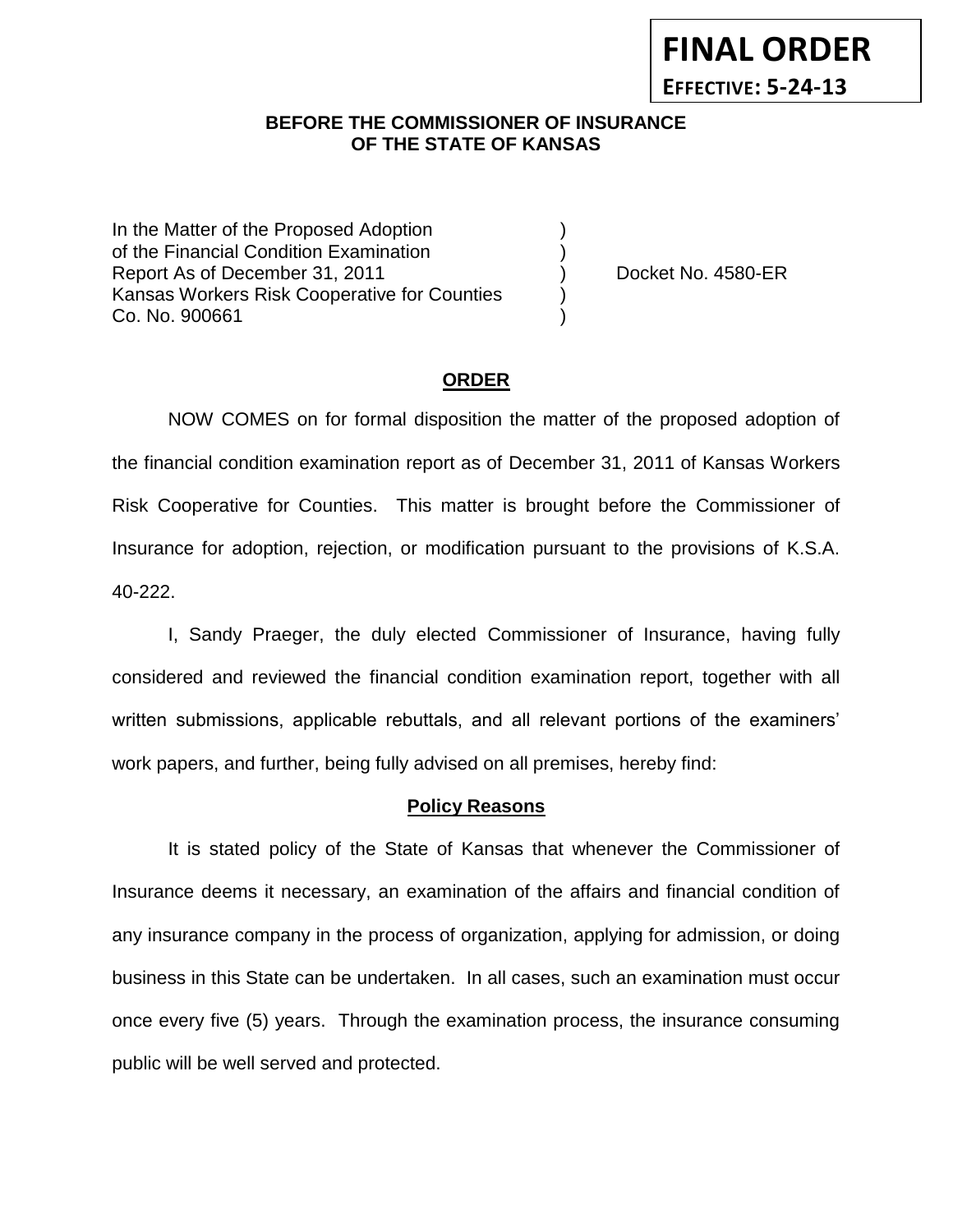#### **Findings of Fact**

1. The Commissioner of Insurance has jurisdiction over this matter pursuant to K.S.A. 40-222.

2. An examination of Kansas Workers Risk Cooperative for Counties was undertaken by the Kansas Insurance Department and was completed on March 28, 2013.

3. The examiner-in-charge tendered and filed with the Kansas Insurance Department a verified written report of the examination within thirty (30) days following completion of the examination, to wit, on March 28, 2013.

4. Following receipt of the verified report, the Kansas Insurance Department transmitted the report to Kansas Workers Risk Cooperative for Counties on April 18, 2013, with a duly executed notice advising the company of its opportunity to prepare and submit to the Kansas Insurance Department a written submission or rebuttal with respect to any and all matters contained in the report. Kansas Workers Risk Cooperative for Counties was further advised that any written submission or rebuttal needed to be filed with the Kansas Insurance Department no later than thirty (30) days after receipt of the verified report.

5. Kansas Workers Risk Cooperative for Counties filed a written acceptance of the verified report on February 26, 2013.

6. Based upon the written submission tendered, Kansas Workers Risk Cooperative for Counties took no exceptions to matters contained in the verified report.

7. Within thirty (30) days of the end of the time period allowed for written submission or rebuttal, the Commissioner of Insurance fully reviewed the report,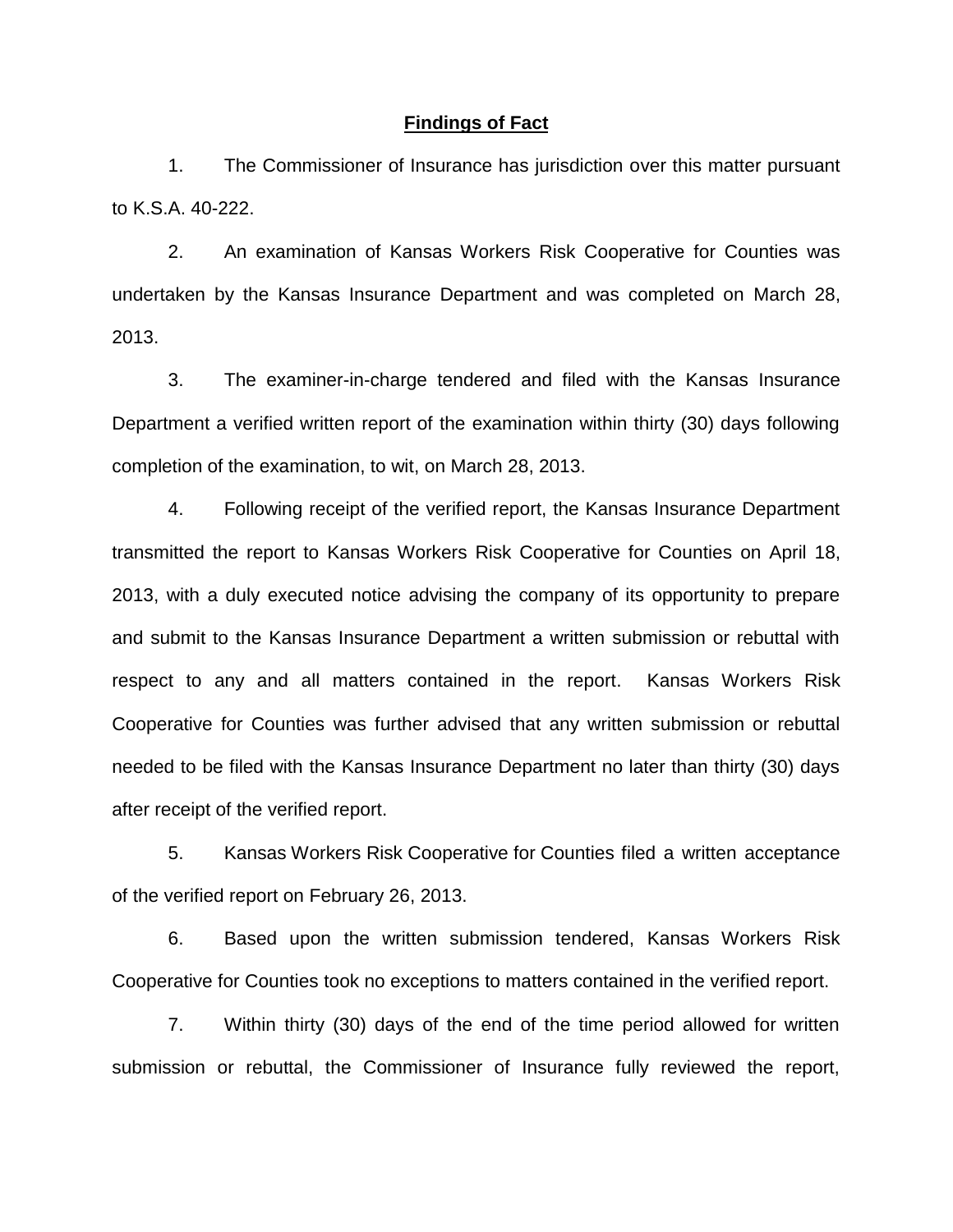together with all written submissions and rebuttals provided by Kansas Workers Risk

Cooperative for Counties. The Commissioner of Insurance further reviewed all relevant

workpapers.

8. No other written submissions or rebuttals were submitted by Kansas

Workers Risk Cooperative for Counties.

## **Conclusion of Law**

9. K.S.A. 40-222(k)(2) provides:

"Within 30 days of the end of the period allowed for the receipt of written submissions or rebuttals, the commissioner shall fully consider and review the report, together with any written submissions or rebuttals and any relevant portions of the examiners workpapers and enter an order:

- (A) Adopting the examination report as filed or with modification or corrections. If the examination report reveals that the company is operating in violation of any law, regulation or prior order of the commissioner, the commissioner may order the company to take any action the commissioner considers necessary and appropriate to cure such violations; or
- (B) rejecting the examination report with directions to the examiners to reopen the examination for purposes of obtaining additional data, documentation or information, and refiling pursuant to subsection (k); or
- (C)call and conduct a fact-finding hearing in accordance with K.S.A. 40- 281 and amendments thereto for purposes of obtaining additional documentation, data, information and testimony."
- 10. Based upon the Findings of Fact enumerated in paragraphs #1 through #8

above, the financial condition examination report as of December 31, 2011 of Kansas

Workers Risk Cooperative for Counties should be adopted.

## **IT IS THEREFORE, BY THE COMMISSIONER OF INSURANCE, ORDERED THAT:**

1. The financial condition examination report as of December 31, 2011 of

Kansas Workers Risk Cooperative for Counties hereby is adopted.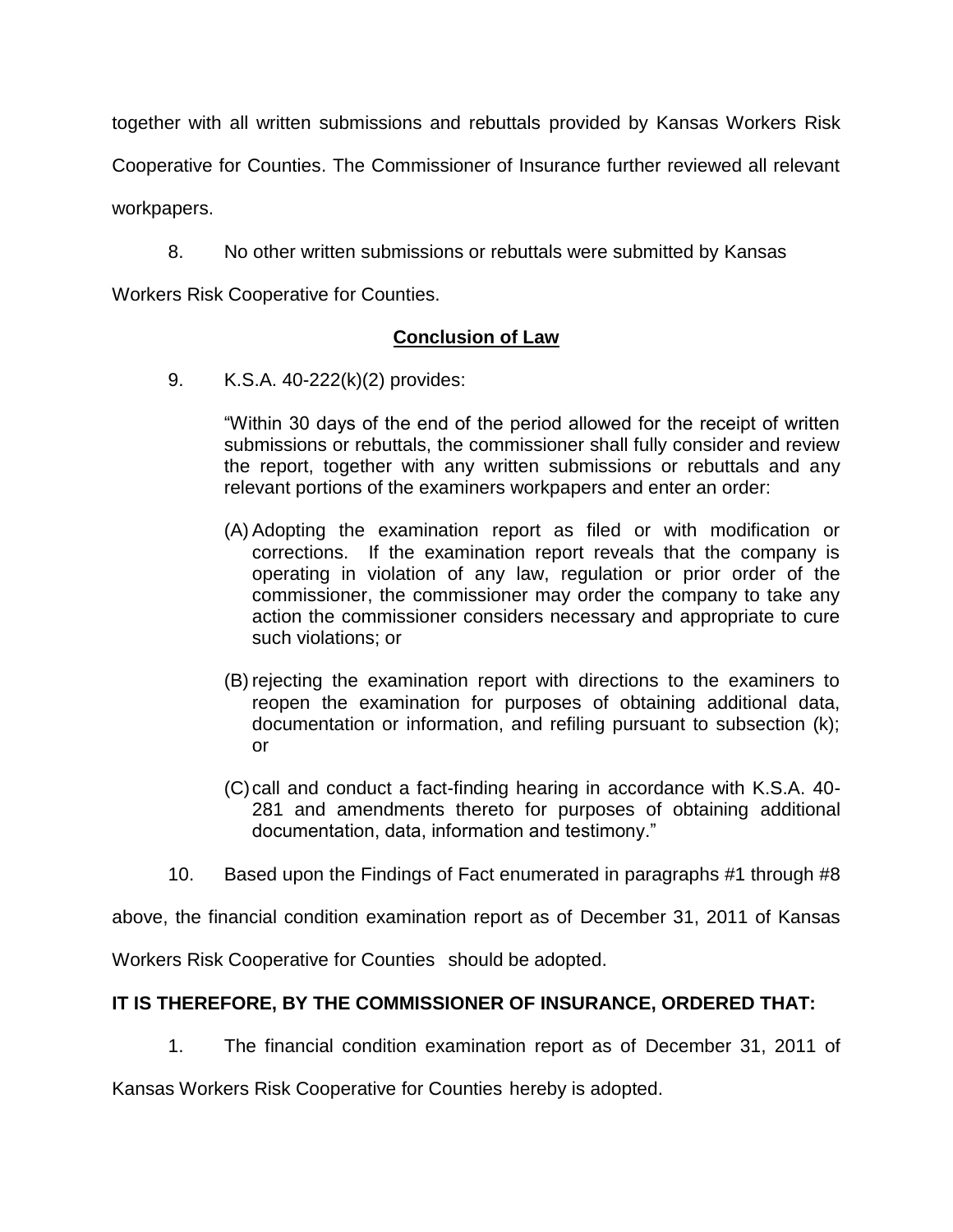2. The Commissioner of Insurance retains jurisdiction over this matter to issue any and all further Orders deemed appropriate or to take such further action necessary to dispose of this matter.

**IT IS SO ORDERED THIS \_\_6th\_\_ DAY OF MAY, 2013 IN THE CITY OF TOPEKA, COUNTY OF SHAWNEE, STATE OF KANSAS.**



| S/ Sandy Praeger          |
|---------------------------|
| Sandy Praeger             |
| Commissioner of Insurance |
| By:                       |
| /s/ John Wine             |
| John Wine                 |
| <b>General Counsel</b>    |

# **NOTICE OF RIGHTS TO HEARING AND REVIEW**

**Within fifteen (15) days of the date of service of this Order,** Kansas Workers

Risk Cooperative for Counties may submit a written request for a hearing pursuant to

K.S.A. 77-537 and K.S.A. 77-542. Any request for a hearing should be addressed to

the following:

John Wine, General Counsel Kansas Insurance Department 420 S.W. 9<sup>th</sup> Street Topeka, Kansas 66612